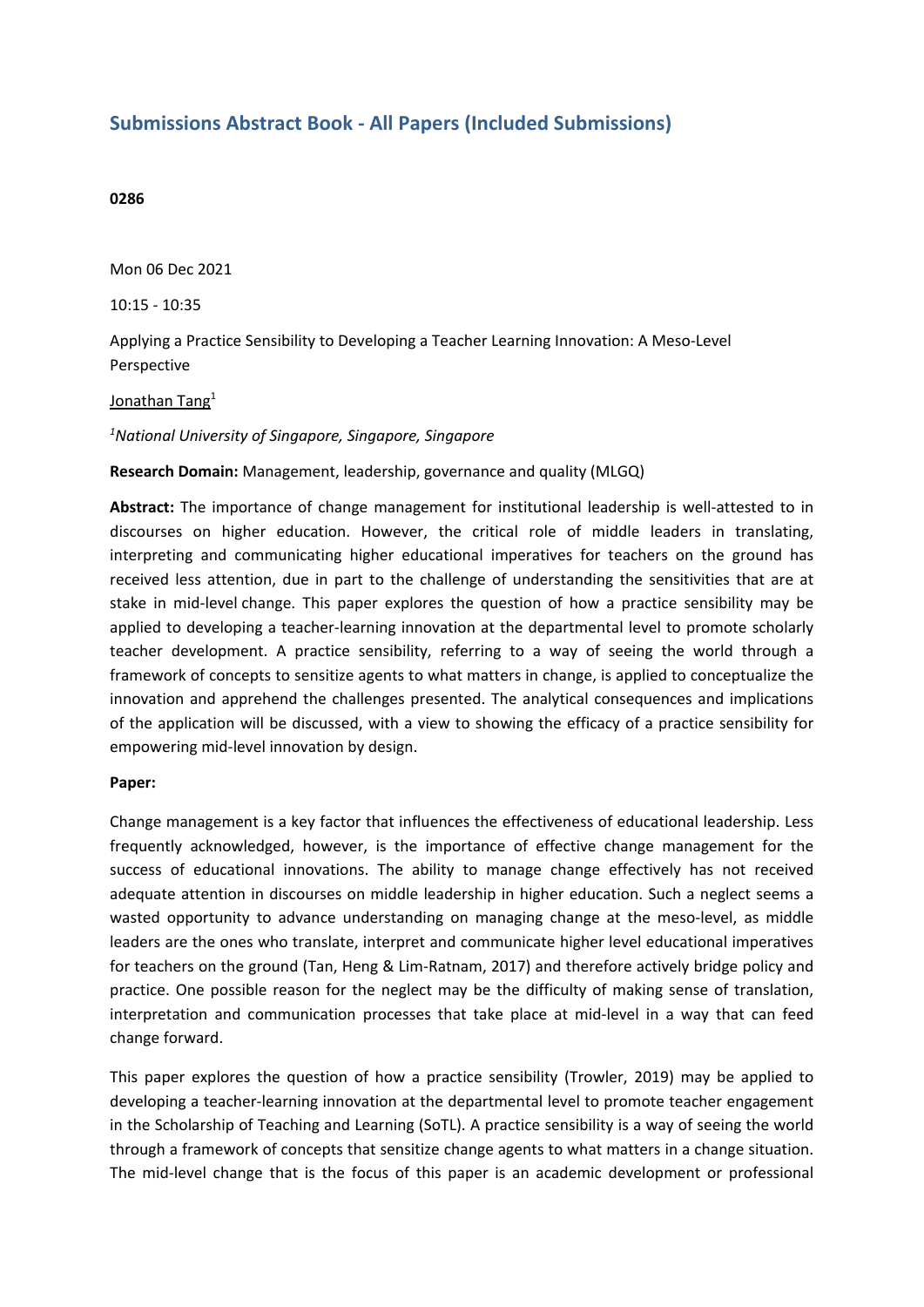learning provision titled 'Open Classrooms' that aims to support <sup>a</sup> university-level imperative to develop scholarly teachers at <sup>a</sup> comprehensive and research-intensive university in Singapore.

Open Classrooms is <sup>a</sup> lesson study approach to inquiring student learning at the level of <sup>a</sup> focal lesson called the research lesson (Wahman, Peplow, Kumar, & Refaei, 2020). In this approach, teams of teachers collaborate to design, teach/observe, and reflect on <sup>a</sup> lesson to generate implications for the way forward. A lesson study approach was chosen to inform the design of the mid-level innovation because of the benefits that lesson study brings to encouraging faculty collaboration at <sup>a</sup> deeper level that is dedicated to the improvement of student learning – <sup>a</sup> shared commitment of SoTL. The site of change is <sup>a</sup> department of English language teachers committed to enhancing the academic and professional communication skills of local and international undergraduate and graduate students at the university. The innovation is termed Open Classrooms because it represents the first planned activity in the department where teachers deprivatized their practice for peer learning. The middle leaders or agents of change in Open Classrooms are <sup>a</sup> team of academic developers in the department led by the author.

Two sets of elements of <sup>a</sup> practice sensibility were applied in this study: one to conceptualize the innovation and accommodate it to the particularities of the target context to increase the chances of successful implementation; and another to apprehend the challenges faced in implementation to generate implications for the way forward. In conceptualizing the change, deliberations were made about (i) the context of change; (ii) the nature of the proposed innovation; and (iii) the relationship between context and innovation to adapt lesson study suitably to the workload of teachers in the department, their notions of what it means to 'study' <sup>a</sup> lesson, and the higher-level imperatives of SoTL engagement. This conceptualization process led to the adoption of <sup>a</sup> lesson study *approach* to SoTL that was characterised by reduced iterations of the lesson study cycle, and the creation of <sup>a</sup> cloud collaboration instrument to structure teachers' lesson study and promote engagement with research.

Participant feedback on the inaugural implementation of Open Classrooms showed that teachers benefitted from productive learning conversations and pedagogical knowledge that was both broadened and deepened. However, they expressed resentment about the research instrument being an onerous exercise. Some also did not find their engagement worthwhile as they could not visualize "what's next" and suggested reframing the activity as training for peer reviewers of teaching to help them in writing reports on lesson observations. A second set of elements of <sup>a</sup> practice sensibility was then applied to make sense of the 'resistance' presented by participants. This process led to an appreciation of where <sup>a</sup> lack of fit between agents' and subjects' perspectives of change may reside (Table 1). The implications of this analysis will be discussed, with <sup>a</sup> view to devising bridging resources to address the points of disjunction between context and innovation, and reflecting on the efficacy of <sup>a</sup> practice sensibility for empowering innovation by design.

#### **References:**

Table 1. Analysing points of disjunction between teachers' and change agents' perspectives using elements of <sup>a</sup> practice sensibility.

| Elements of Teachers' perspective | Departmental/InstitutionalImplications |
|-----------------------------------|----------------------------------------|
| $\parallel$ a<br>practice         | perspective                            |